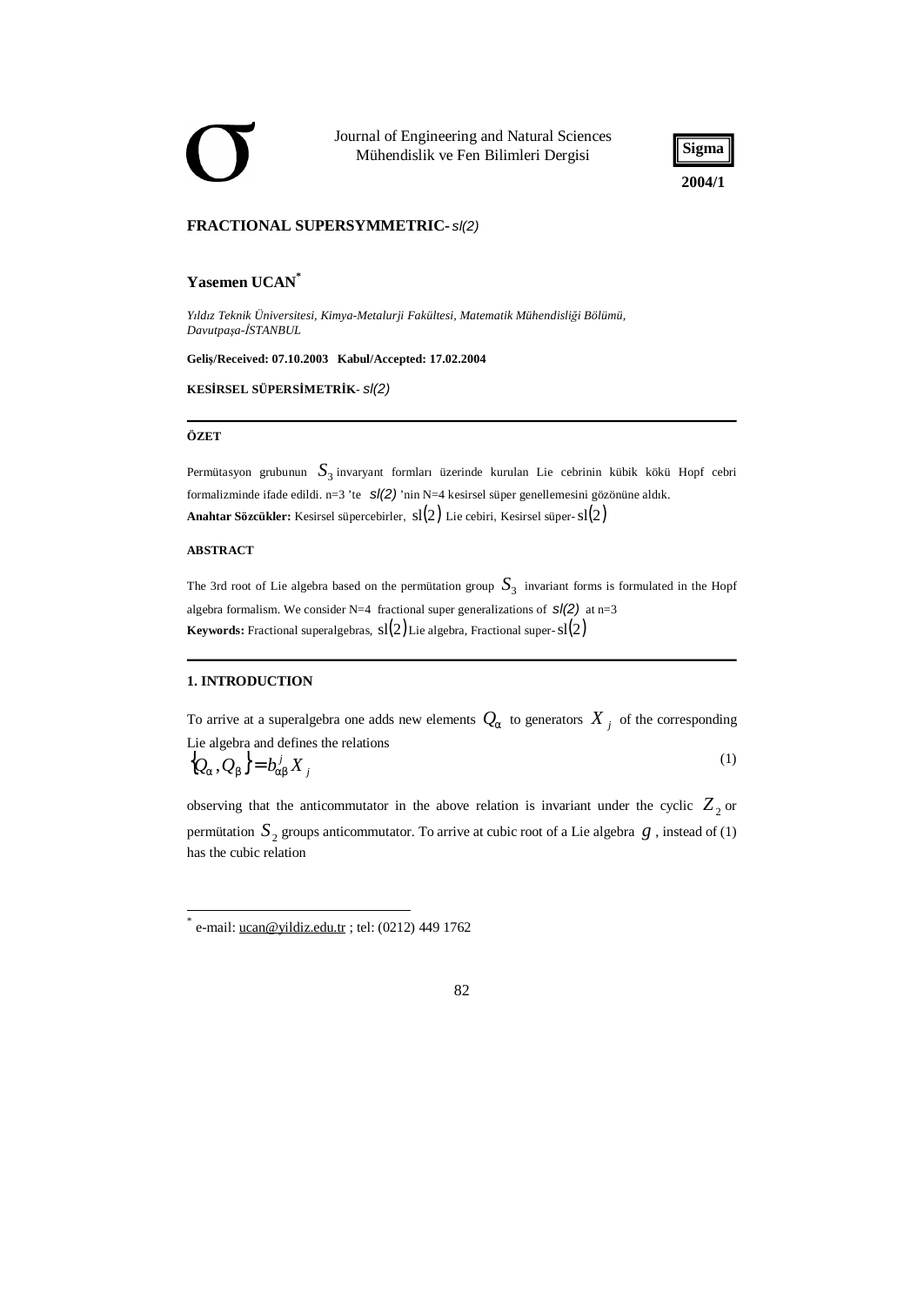$$
Q_a Q_b Q_g + Q_g Q_a Q_b + Q_b Q_g Q_a = b_{\text{abs}}^j X_j
$$
\n<sup>(2)</sup>

which is  $Z_3$  invariant and the cubic relation

$$
Q_a \{Q_b, Q_g\} + Q_b \{Q_a, Q_g\} + Q_g \{Q_a Q_b\} = b_{\text{abg}}^j X_j
$$
\n<sup>(3)</sup>

which is  $S_3$  invariant. From the above relations only (3) appears to be consistent at the coalgebra level. So we used the relation (3).

Fractional superalgebras based on  $S_n$  invariant form were first introduced in [1,2] and later constructed in the Hopf algebra context and defined their dual in [3]. In this paper, according to [3] we discuss fractional super- $sl(2)$  for N= 4.

There are other approaches to fractional supersymmetry in the Literature [4-9]. For example, one can arrive at fractional super algebras by using quantum groups at the roots of unity [10]. The plan of the paper is as follows. In the section 2, we give a formulation of fractional superalgebras in the Hopf algebra formalism from the [3]. In the section 3, we consider N=4 fractional supergeneralization of  $sl(2)$  at n=3. we denoted this algebra by  $U^4_3(sl(2))$  $U^4_3(sl(2))$ .

# **2. REVIEW OF FRACTIONAL SUPERALGEBRAS**

Let  $U(g)$  be the universal enveloping algebra of a Lie algebra g generated by  $X_j$  j=1,2,..., dim(g) with

$$
\left[X_i, X_j\right] = \sum_{k=1}^{\dim(s)} c_{ij}^k X_k \tag{4}
$$

Where  $c_{ij}^k$  are the structure constants of the Lie algebra  $g$  . The Hopf algebra structure

of 
$$
U(g)
$$
 is given by  
\n
$$
\Delta(X_j) = X_j \otimes 1 + 1 \otimes X_j, \qquad e(X_j) = 0, \qquad S(X_j) = -X_j.
$$
\n(5)

To arrive at cubic root of  $U(g)$ . we shall use  $S_3$  invariant form. Therefore, we defined an algebra generated by  $X_j$ , j=1,..., dim(g) and  $Q_a$ ,  $K$ ,  $a = 1,..., N$  satisfying the relations (4) and

$$
\left\{Q_a, Q_b, Q_g\right\} = b_{\text{alg}}^j X_j \tag{6}
$$

$$
[Q_a, X_j] = a_{ab}^j Q_b \tag{7}
$$

and

$$
KQ_a = qQ_a K , q^3 = 1 , K^3 = 1
$$
 (8)

where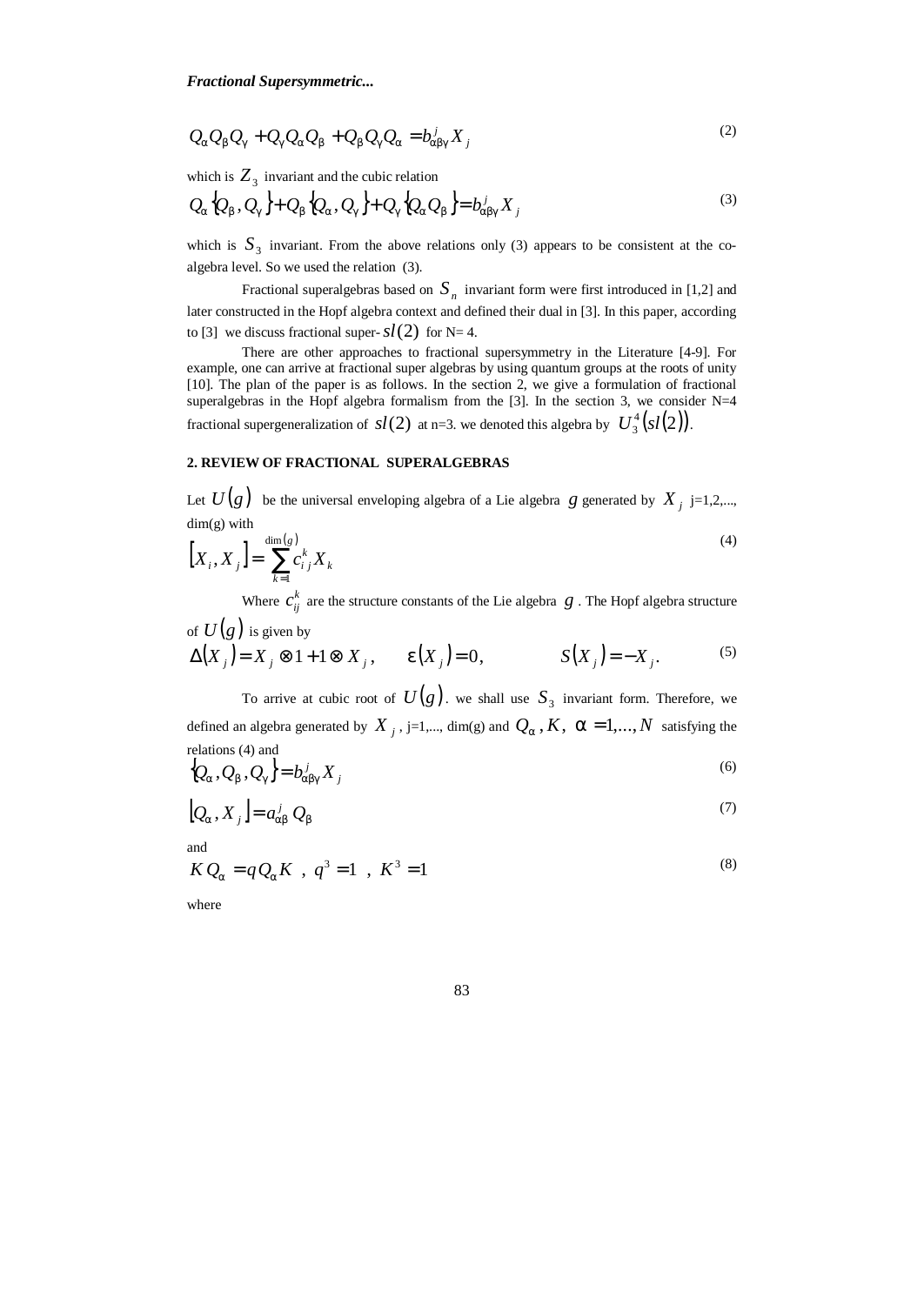$$
\{Q_a, Q_b, Q_g\} \equiv Q_a \{Q_b, Q_g\} + Q_b \{Q_a, Q_g\} + Q_g \{Q_a, Q_b\}
$$

is the  $S_3$  invariant form,  $c_i^k$  $c_{ij}^k$  and  $a_{ab}^j$ ,  $b_{abg}^j$  are the structure coefficients satisfying the Jacobi and super Jacobi identities. This algebra is denoted by the symbol  $U_{\frac{3}{2}}^N(g)$  $\binom{N}{3}$  (g). The above algebra is a Hopf algebra with the following co structures [3]:

$$
\Delta(Q_a) = Q_a \otimes 1 + K \otimes Q_a \quad , \quad \Delta(K) = K \otimes K \quad , \tag{9}
$$

$$
e(Q_j)=0
$$
,  $e(K)=1$ , (10)

$$
S(Q_j) = -K^2 Q_j \quad , \quad S(K) = K^2 \; . \tag{11}
$$

To define structure constant  $a_{ab}^j$  and  $b_{abg}^j$  we have to derive identities involving the  $commutator$  and  $S<sub>3</sub>$  invariant form. One can check that relations

$$
[A,[B,C]] + [C,[A,B]] + [B,[C,A]] = 0 \tag{12}
$$

$$
[A, {B, C, D}] + { [B, A], C, D} + {B, [C, A], D} + {B, C, [D, A]} = 0
$$
\n(13)

and  
\n
$$
[A, {B, C, D}] + [B, {A, C, D}] + [C, {B, A, D}] + [D, {B, C, A}] = 0
$$
\n(14)

are identically satisfed [3]. The relation (12) is the usual Jacobi identity. Inserting

$$
A = X_i \quad , \quad B = X_j \quad , \quad C = Q_a \tag{15}
$$

into (12) and using (7) and (4) we get

$$
\sum_{s=1}^{N} \left( a_{as}^{i} a_{sb}^{j} - a_{as}^{j} a_{sb}^{i} \right) = \sum_{k=1}^{\dim(g)} c_{ij}^{k} a_{ab}^{k}
$$
\n(16)

Comparing the above relation with (4) we conclude that the  $N \times N$  matrices  $a^j \equiv (a_{ab}^j)_{a,b=1}^N$  define a N-dimensional representation of a given Lie algebra. Of course, these matrices are not unique.

Let us now consider restrictions on structure coefficients coming from the other identities. Inserting

$$
A = X_k \quad , \quad B = Q_a \quad , \quad C = Q_b \quad , \quad D = Q_g \tag{17}
$$

into the identity (13) we get

$$
\sum_{s=1}^{N} \left( a_{as}^{k} b_{sbg}^{i} + a_{bs}^{k} b_{sag}^{i} + a_{gs}^{k} b_{sba}^{i} \right) = \sum_{j=1}^{\dim(g)} c_{jk}^{i} b_{abg}^{j}
$$
\n(18)

84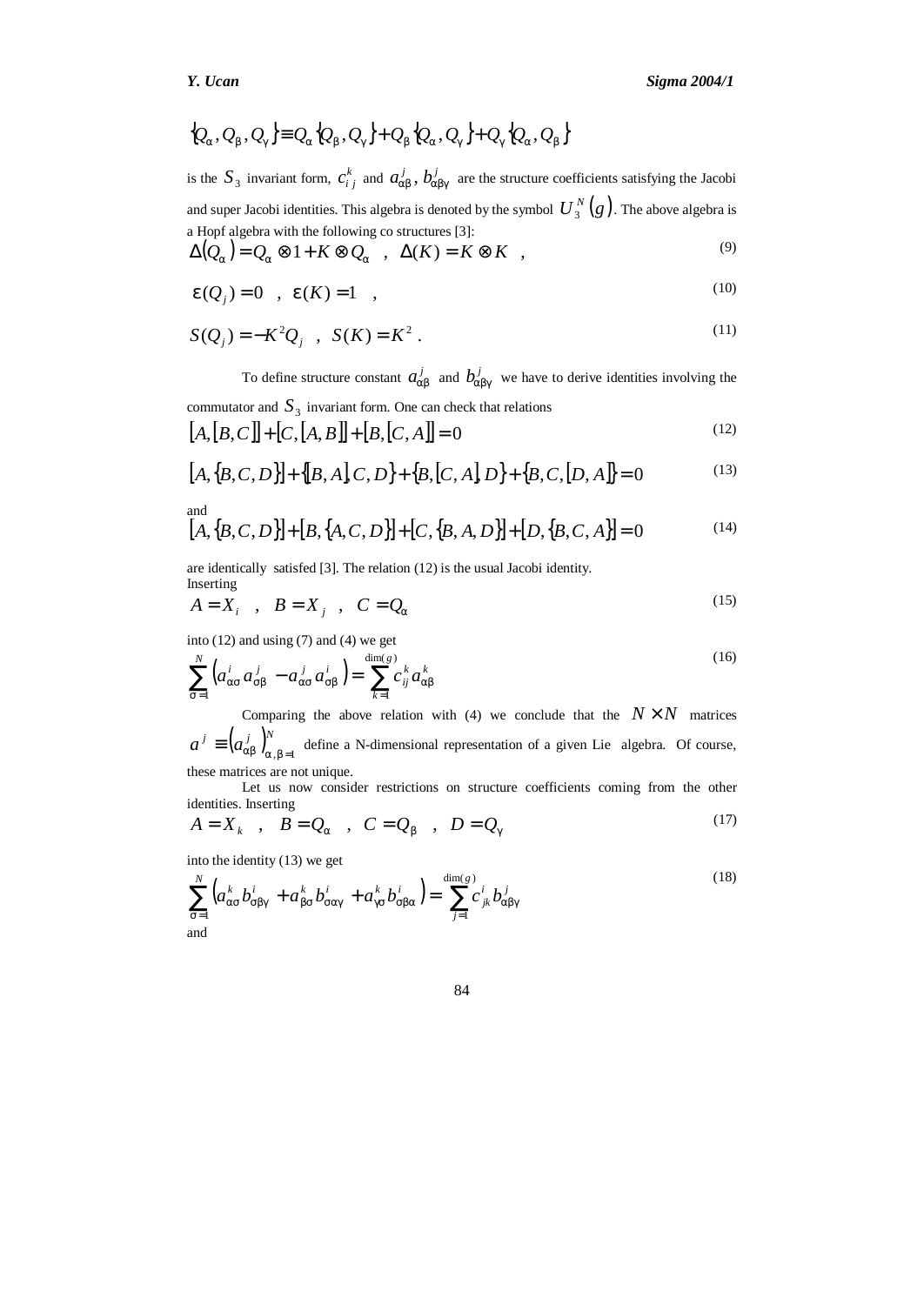$$
A = Q_s \quad , \quad B = Q_a \quad , \quad C = Q_b \quad , \quad D = Q_g \tag{19}
$$

into (14) and using (6), (7) we obtained following the relation

$$
\sum_{k=1}^{\dim(s)} \left( b_{\text{abg}}^k a_{st}^k + b_{\text{sab}}^k a_{gt}^k + b_{\text{gsa}}^k a_{bt}^k + b_{\text{hgs}}^k a_{at}^k \right) = 0 \tag{20}
$$

## **3. N=4 FRACTIONAL SUPER-***sl* )2(

We know that the generators of the algebra  $sl(2)$  satisfy the following commutation relations  $[X_1, X_2] = X_3$   $[X_3, X_1] = 2X_1$   $[X_3, X_2] = -2X_2$ (21) From the relation (21) one has

$$
c_{12}^3 = 1 \qquad c_{31}^1 = 2 \qquad c_{32}^2 = -2 \tag{22}
$$

For N=4, the matrix  $a^j = \begin{cases} a_{ab}^j \end{cases}$  due to (16) is an arbitrary 4-dimensional representation of  $sl(2)$ . The solution of (18) and (20) for  $b_{\text{abg}}^j$  is fully determined by this representation.  $b_{\text{abg}}^{j}$  is symmetric in  $a, b$  *and*  $g$ . We consider N=4 super generalization of sl(2) at n=3, that is  $q = e^{-3}$  $q = e^{\int \frac{iP}{3}}$ . We have different superalgebras depending on the choice of  $a^j$ .

(i) we take  $a_{ab}^j = 0$ . Then the relations (18) and (20) imply  $b_{abg}^j = 0$ . The obtained structure constants imply that the fractional superalgebra  $U_3^4(sl(2))$  $U_3^4(sl(2))$  is the direct product of the universal enveloping algebra  $\,U\big(s l \big(2\big)\!\big)$  with the Hopf algebra generated by  $\,\mathcal{Q}_{{}_1}\,$  ,  $\mathcal{Q}_{{}_2}$  ,  $\mathcal{Q}_{{}_3}$  ,  $\mathcal{Q}_{{}_4}$ and  $K$  satisfying the relations

$$
KQ_a = qQ_a K \qquad Q_a, Q_b, Q_g = 0 \qquad K^3 = 1
$$
  
and the Hopf algebra structure (9)-(11). (23)

(ii) Take the vector representation

$$
a^{1} = \begin{pmatrix} 0 & \sqrt{3} & 0 & 0 \\ 0 & 0 & 2 & 0 \\ 0 & 0 & 0 & \sqrt{3} \\ 0 & 0 & 0 & 0 \end{pmatrix} \quad a^{2} = \begin{pmatrix} 0 & 0 & 0 & 0 \\ \sqrt{3} & 0 & 0 & 0 \\ 0 & 2 & 0 & 0 \\ 0 & 0 & \sqrt{3} & 0 \end{pmatrix} \quad a^{3} = \begin{pmatrix} 3 & 0 & 0 & 0 \\ 0 & 1 & 0 & 0 \\ 0 & 0 & -1 & 0 \\ 0 & 0 & 0 & -3 \end{pmatrix}
$$
(24)  
The substitution of  

$$
a_{12}^{1} = a_{21}^{2} = a_{34}^{1} = a_{43}^{2} = \sqrt{3} \qquad a_{23}^{1} = a_{32}^{2} = 2
$$
(25)  

$$
a_{11}^{3} = 3, \quad a_{22}^{3} = 1, \quad a_{33}^{3} = -1, \qquad a_{44}^{3} = -3
$$

85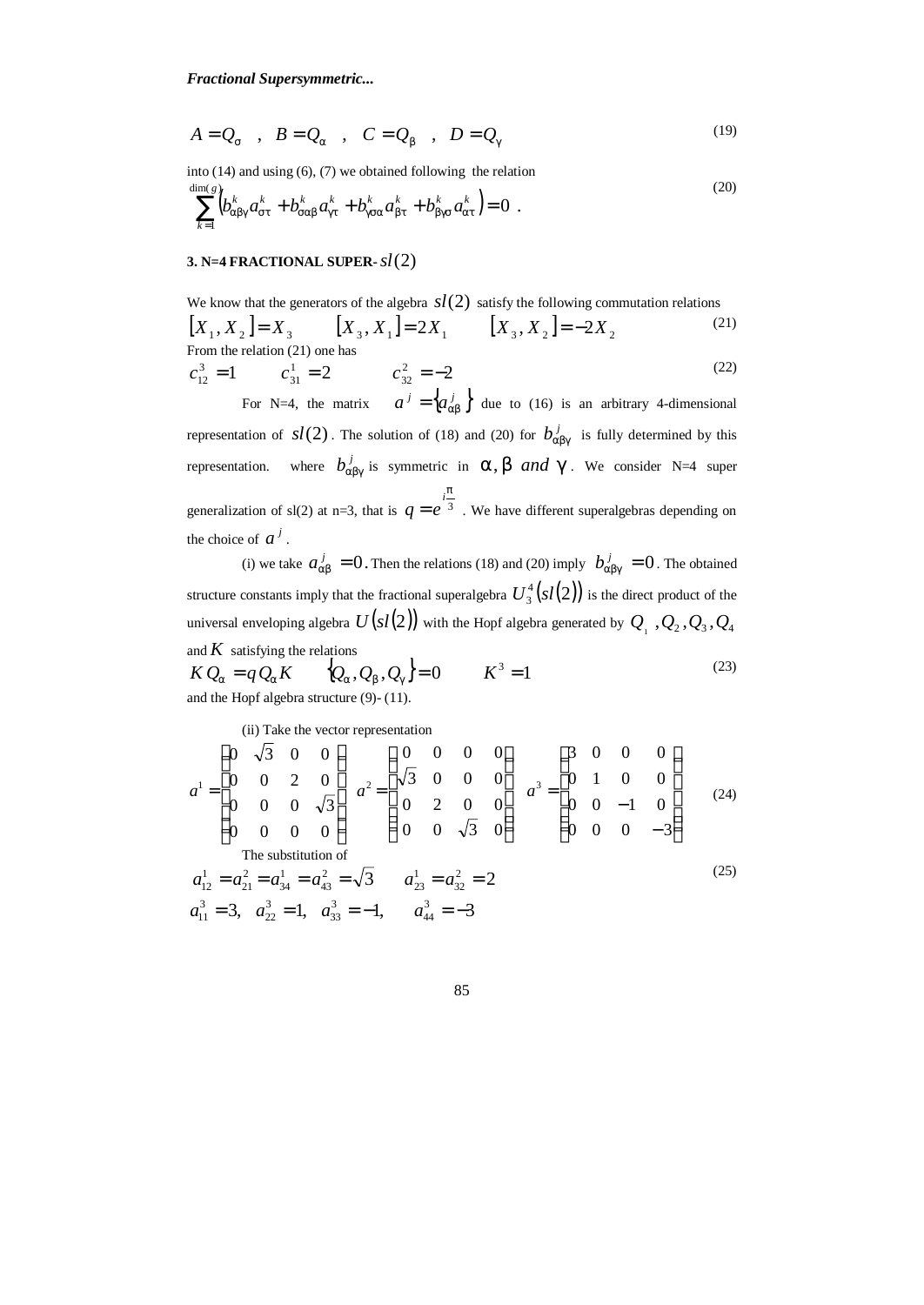into (20) and (18), will give all parameters  $b_{\text{abg}}^j$  are zero. Thus we obtained the fallowing fractional superalgebra :  $\left\{\mathcal{Q}_a,\mathcal{Q}_b,\mathcal{Q}_g\right\}=0$ (26) and  $[Q_1, X_1] = \sqrt{3} Q_2$   $[Q_1, X_3] = 3Q_1$  $[Q_2, X_1] = 2Q_3$   $[Q_2, X_2] = \sqrt{3}Q_1$   $[Q_2, X_3] = Q_2$  $[Q_3, X_1] = \sqrt{3}Q_4$   $[Q_3, X_2] = 2Q_2$   $[Q_3, X_3] = -Q_3$  $[Q_4, X_2] = \sqrt{3} Q_3$   $[Q_4, X_3] = -3Q_1$ (27) Note that, for N=3 the relations (26) are not zero [3]. (iii) Assume that two of the fractional super generators  $Q_1, Q_2, Q_3$  and  $Q_4$  transform as spinors and the remaining two transforms as scalars, that is  $\overline{\phantom{a}}$  $\overline{\phantom{a}}$  $\overline{\phantom{a}}$  $\overline{\phantom{a}}$  $\overline{\phantom{a}}$  $\overline{\phantom{a}}$ L L L L L L  $=\begin{vmatrix} 0 & - \\ 0 & 0 \end{vmatrix}$  $\overline{\phantom{a}}$  $\overline{\phantom{a}}$  $\overline{\phantom{a}}$  $\overline{\phantom{a}}$ J  $\overline{\phantom{a}}$ L L L L L L =  $\overline{\phantom{a}}$  $\overline{\phantom{a}}$  $\overline{\phantom{a}}$  $\overline{\phantom{a}}$  $\overline{\phantom{a}}$  $\overline{\phantom{a}}$ L L L L L L = 0000 0000  $0 -1 0 0$ 0001 0000 0000 0001 0000 0000 0000 0000 0010  $a^1 = \begin{bmatrix} 0 & 0 & 0 & 0 \\ 0 & 0 & 0 & 0 \\ 0 & 0 & 0 & 0 \end{bmatrix}$   $a^2 = \begin{bmatrix} 1 & 0 & 0 & 0 \\ 0 & 0 & 0 & 0 \\ 0 & 0 & 0 & 0 \end{bmatrix}$   $a^3$ (28) The substitution of 1  $a_{22}^3 = -1$ 22 3 11 2 21  $a_{12}^1 = a_{21}^2 = a_{11}^3 = 1$   $a_{22}^3 = -$ (29) into (20) gives 3 122 2 112 1  $b_{222}^1 = -3b_{112}^2 = 3b_1$ 

$$
b_{122}^1 = -\frac{1}{3}b_{111}^2 = b_{112}^3
$$
  
\n
$$
b_{223}^1 = -b_{113}^2 = 2b_{123}^3
$$
  
\n
$$
b_{224}^1 = -b_{114}^2 = 2b_{124}^3
$$
\n(30)

The substituting these into (18) one finds that the only solution is  $b_{\text{abg}}^j = 0$ . In this case, we obtained the following fractional superalgebra :  $(31)$ 

$$
\{Q_a Q_b Q_g\} = 0 \tag{31}
$$

$$
[Q_1, X_1] = Q_2, [Q_2, X_2] = Q_1, [Q_1, X_3] = Q_1, [Q_2, X_3] = -Q_2.
$$
  
Note that, for N=3 the relations (31) are not zero [3].